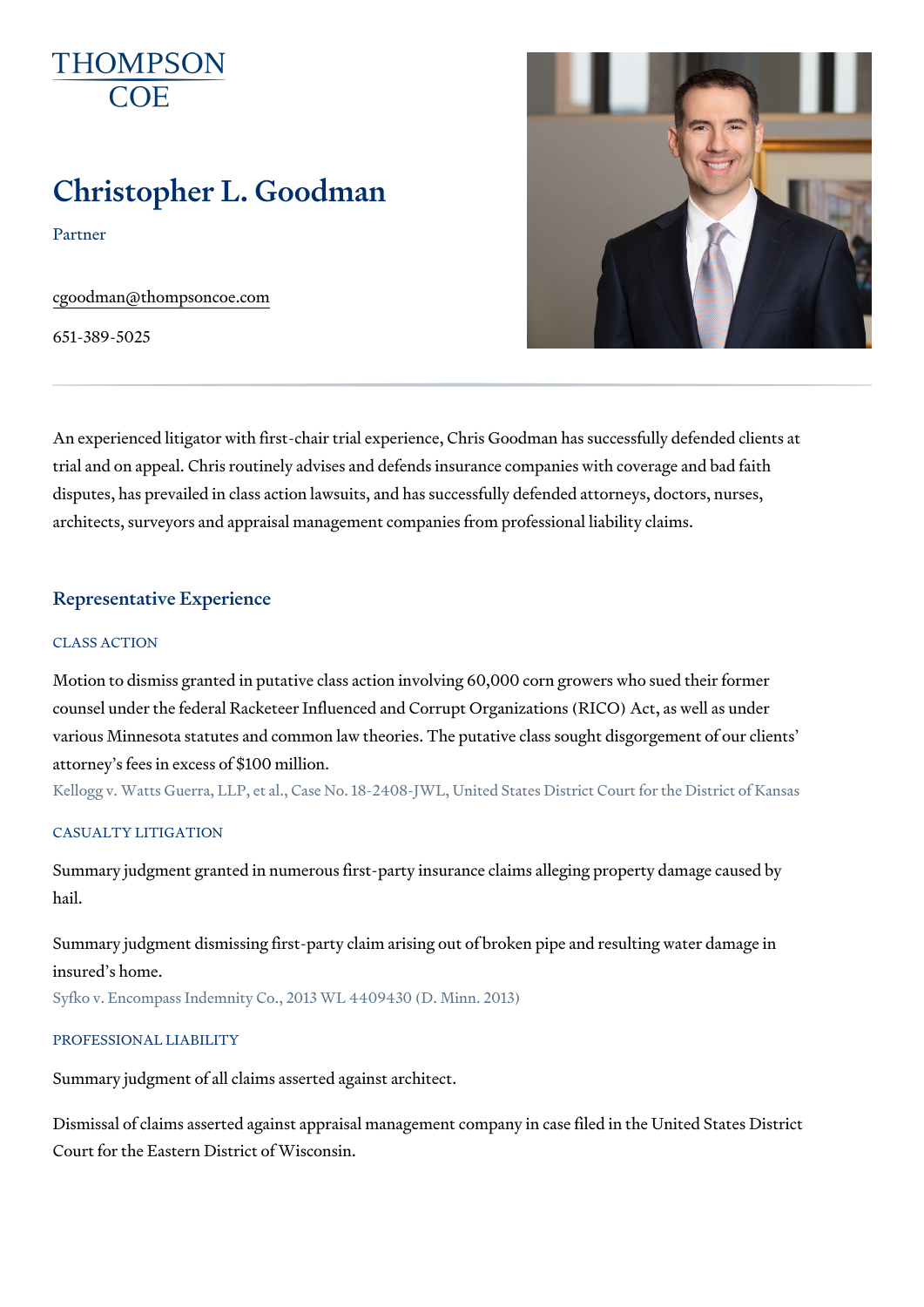#### INSURANCE COVERAGE

Secured a judgment of over \$1.8 million in a coverage dispute between exc construction defect claim. The judgment included 100% of the client s atto after Chris defeated the defendant insurer s motion to stay enforcement of

Recovered over \$1 million in coverage dispute arising out of multiple insure insured from a construction defect claim.

#### PRODUCT LIABILITY

Tried to verdict personal injury claim defending global crane and lifting eq liability and damages were contested.

Summary judgment in multimillion-dollar product defect claim involving a q ladder.

Lenzen v. Garon Products, Inc., 2011 WL 5177713 (D. Minn. 2011)

Developed nationwide defense strategy for global crane manufacturer used claims across the country.

Summary judgment in numerous product liability claims arising out of manu containing products.

## Awards & Recognition

MINNESOTA SUPER LAWYERS Rising Star 2005-2009, 2011, 2013

## Related Services

[Constru](https://www.thompsoncoe.com/people/christopher-l-goodman/)ction

[Insura](https://www.thompsoncoe.com/people/christopher-l-goodman/)nce

[Professional](https://www.thompsoncoe.com/people/christopher-l-goodman/) Liability

#### Publications & Speaking Engagements

## Minnesota Courts Adopt Harvesting, Determine that Statutory Interest Ac

[Value of an Appra](https://www.thompsoncoe.com/resources/publications/minnesota-courts-adopt-harvesting-determine-that-statutory-interest-accrues-on-the-replacement-cost-value-of-an-appraisal-award/)isal Award Jun 8, 2022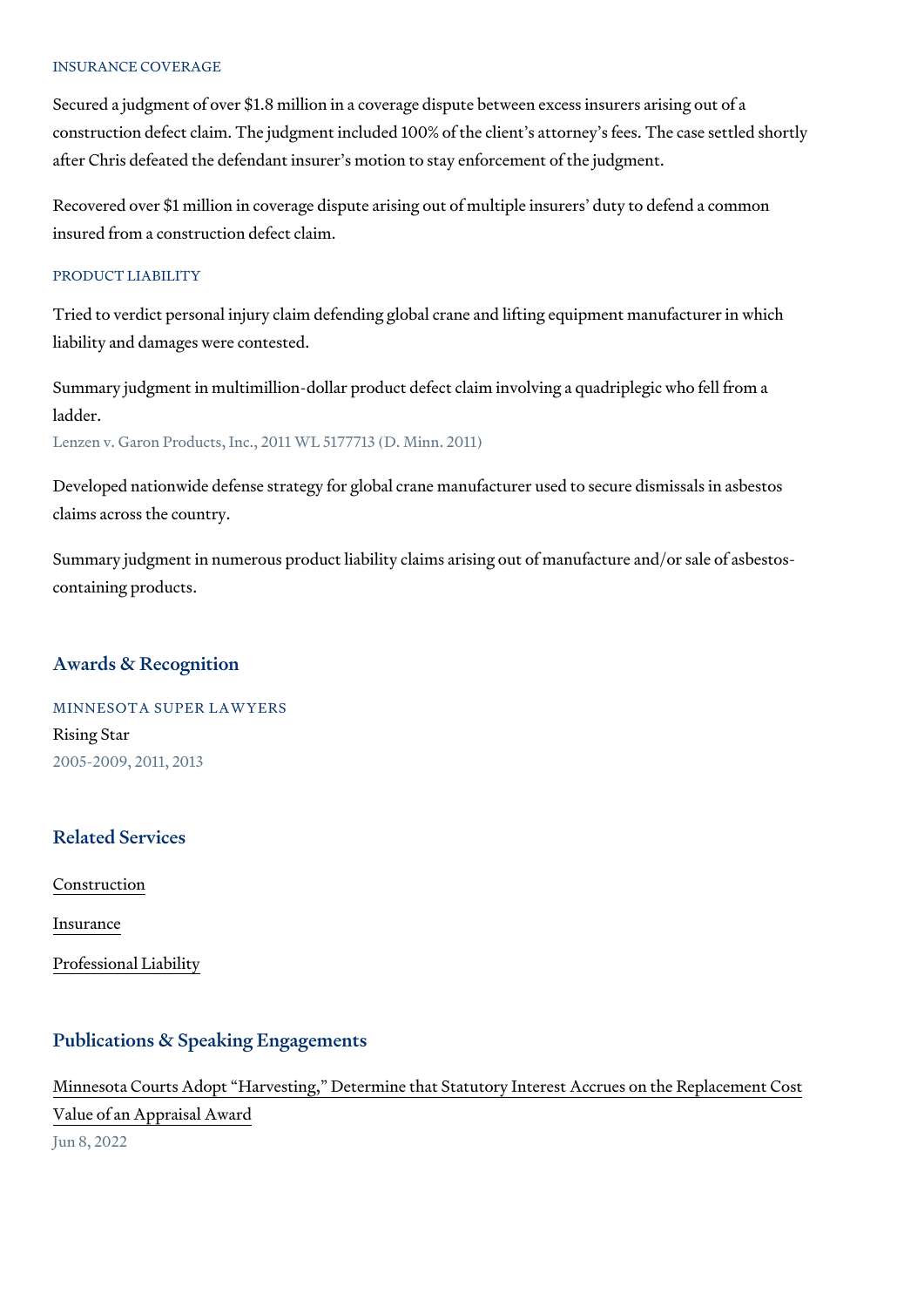## [The Minnesota Supreme Court Adopts the Predominant Pur](https://www.thompsoncoe.com/resources/publications/the-minnesota-supreme-court-adopts-the-predominant-purpose-test-for-determining-whether-documents-are-protected-by-the-attorney-client-privilege/)pose Test for De [Documents are Protected by the At](https://www.thompsoncoe.com/resources/publications/the-minnesota-supreme-court-adopts-the-predominant-purpose-test-for-determining-whether-documents-are-protected-by-the-attorney-client-privilege/)torney-Client Privilege Dec 15, 2021

[Minnesota Supreme Court Holds Hospital Liable For Negligenc](https://www.thompsoncoe.com/resources/publications/minnesota-supreme-court-holds-hospital-liable-for-negligence-of-independent-contractor-physicians/)e of Indepen Aug 12, 2020

[Dentist Sues Cincinnati Insurance O](https://www.thompsoncoe.com/resources/publications/dentist-sues-cincinnati-insurance-over-pandemic-coverage/)ver Pandemic Coverage Apr 20, 2020

[Chicago Area Businesses File Suit for Denie](https://www.thompsoncoe.com/resources/publications/chicago-area-businesses-file-suit-for-denied-business-interruption-claims/)d Business Interruption Claims Mar 31, 2020

[The Minnesota Supreme Court Holds the Uniform Arbitration](https://www.thompsoncoe.com/resources/publications/the-minnesota-supreme-court-holds-the-uniform-arbitration-act-does-not-apply-to-appraisals-of-property-damage-claims-resulting-from-fire/) Act Does Not . [Property Damage Claims Re](https://www.thompsoncoe.com/resources/publications/the-minnesota-supreme-court-holds-the-uniform-arbitration-act-does-not-apply-to-appraisals-of-property-damage-claims-resulting-from-fire/)sulting From Fire Mar 4, 2020

[Minnesota Supreme Court Adopts New Product Manufac](https://www.thompsoncoe.com/resources/publications/minnesota-supreme-court-adopts-new-product-manufacturer-post-sale-duty-to-warn-test/)turer Post-Sale Duty May 11, 2018

Claims Handling in the Frozen Tundra TCW webinar April 2018

## Education, Admissions & Activities

EDUCATION

#### University of Minnesota Law School

J.D., 1998 National Moot Court Competition Team, Member Maynard Pirsig Moot Court, Finalist

#### Hamline University

B.A., summa cum laude, 1995 Political Science and Philosophy Phi Beta Kappa

#### BAR ADMISSIONS

Wisconsin 2010

North Dakota 2010